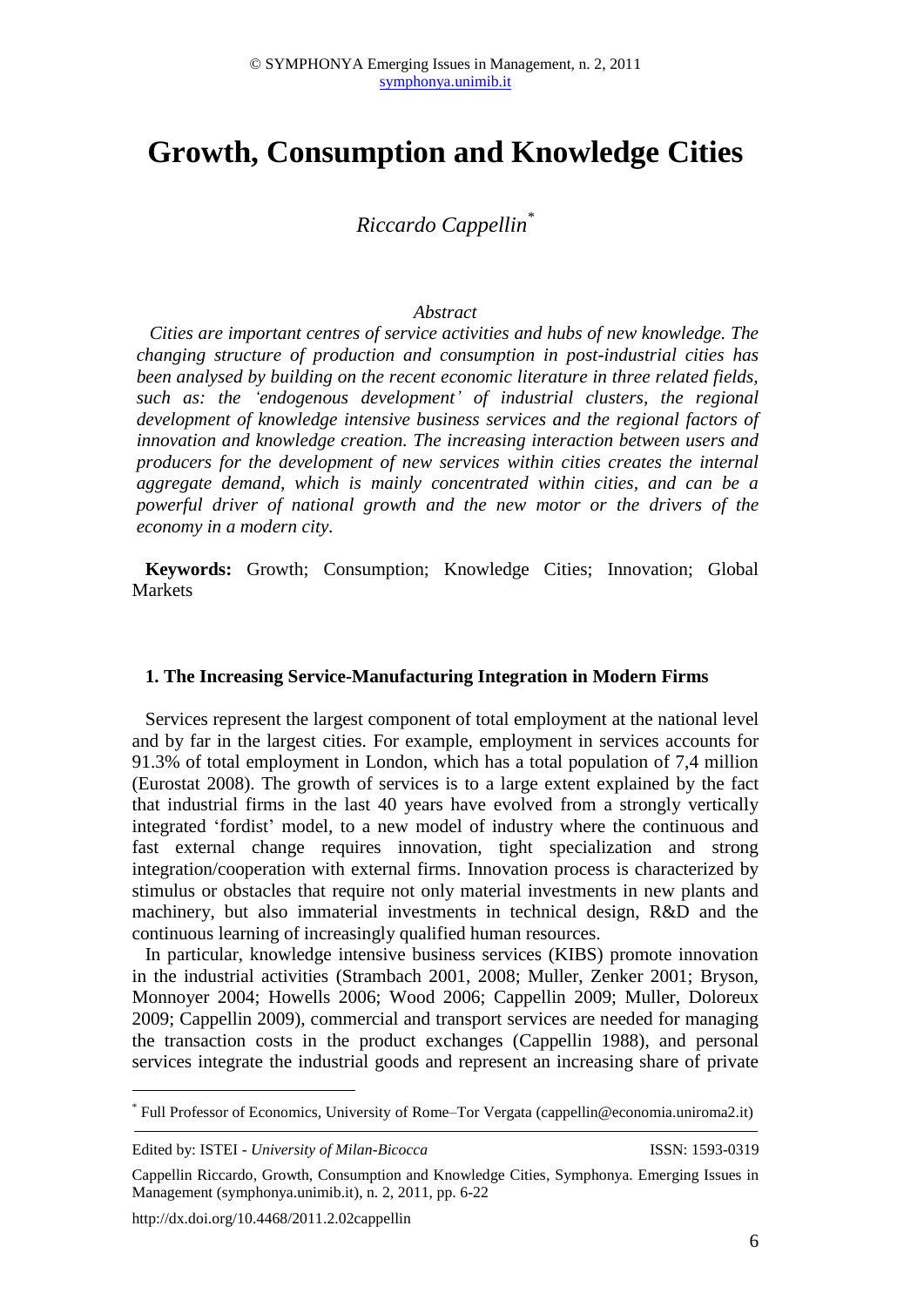consumption. Thus, the new model of industry requires a greater integration of the traditional manufacturing activities with intangible factors, which may be either uphill of the manufacturing phase such as R&D services or down-hill such as the commercial services. A company's success is conditioned by its ability to manage the system of product intangibles (Brondoni 2010).

Service activities are crucial for the competitiveness of the European industrial firms, as Europe can't compete with emerging economies on the base of lower production costs. Firms in the most developed countries should specialize in the production of 'complex goods', which can't be produced by emerging countries. These products require the integration of many different sectors and technologies together with the use of a highly educated and skilled labour force to respond to the new needs emerging by customers concentrated in the most developed urban areas.

On the other hand, service firms become more similar to industrial ones so that innovation is important in services activities and not only in industrial activities (Gallouj 2002; Gallouj, Weinstein 1997; Howells 2006a; Metcalfe, Miles 2000; Miles 2005; Hipp, Grupp 2005). Service firms are becoming capable to incorporate a service within a good, and increasingly use modern equipment which is produced by industrial firms. In fact, the mass development of modern services in various fields such as communication, health, commercial distribution, media and other, pull the production of many industrial firms and it requires the production of many complementary products, such as ICT and other technical instruments and large public and private investment.

Thus, industry and tertiary sectors become more tightly integrated and that makes impossible a sharp distinction between industry and services firms, as they become more similar. For example, Siemens is about to hive off several divisions into an ['Infrastructure & Cities'](http://www.ft.com/cms/s/0/26a63d2a-5a30-11e0-86d3-00144feab49a.html#axzz1HuF5se5A) sector. Mr. Löscher, the CEO of Siemens, has branded Siemens a 'green infrastructure giant', emphasizing the German group's roots as a leading innovator and the vast growth potential in supplying infrastructure, such as trams, smart power grids and water treatment facilities, for the ever growing number of megacities around the globe.

# **2. The Growth and Evolution of Cities: a Network Approach**

The transformation of the modern economies towards services and the increasing concentration of these latter within cities explain why the process of globalization of firms, markets and knowledge is occurring together with the increasing preference for cities by the most innovative firms and the most qualified workers.

In an industrial economy productions were concentrated either in 'industrial clusters', characterized by the interdependence among many small and medium size firms, or in 'company towns', organized around a large 'fordist' or vertically integrated company. The industrial city (1900-1970) was characterized by the home-to-work commuting, large production plants and machinery and housing, the importance of the exploitation of economies of scale and of modern technologies. Thus, medium and large industrial cities, such as Milano and Torino in Italy, have been characterized by the intense concentration of industrial firms till the end of the 60s. Later, during the 70s, the industrial activities started to decentralize to less congested areas. This process contributed to the creation of the well know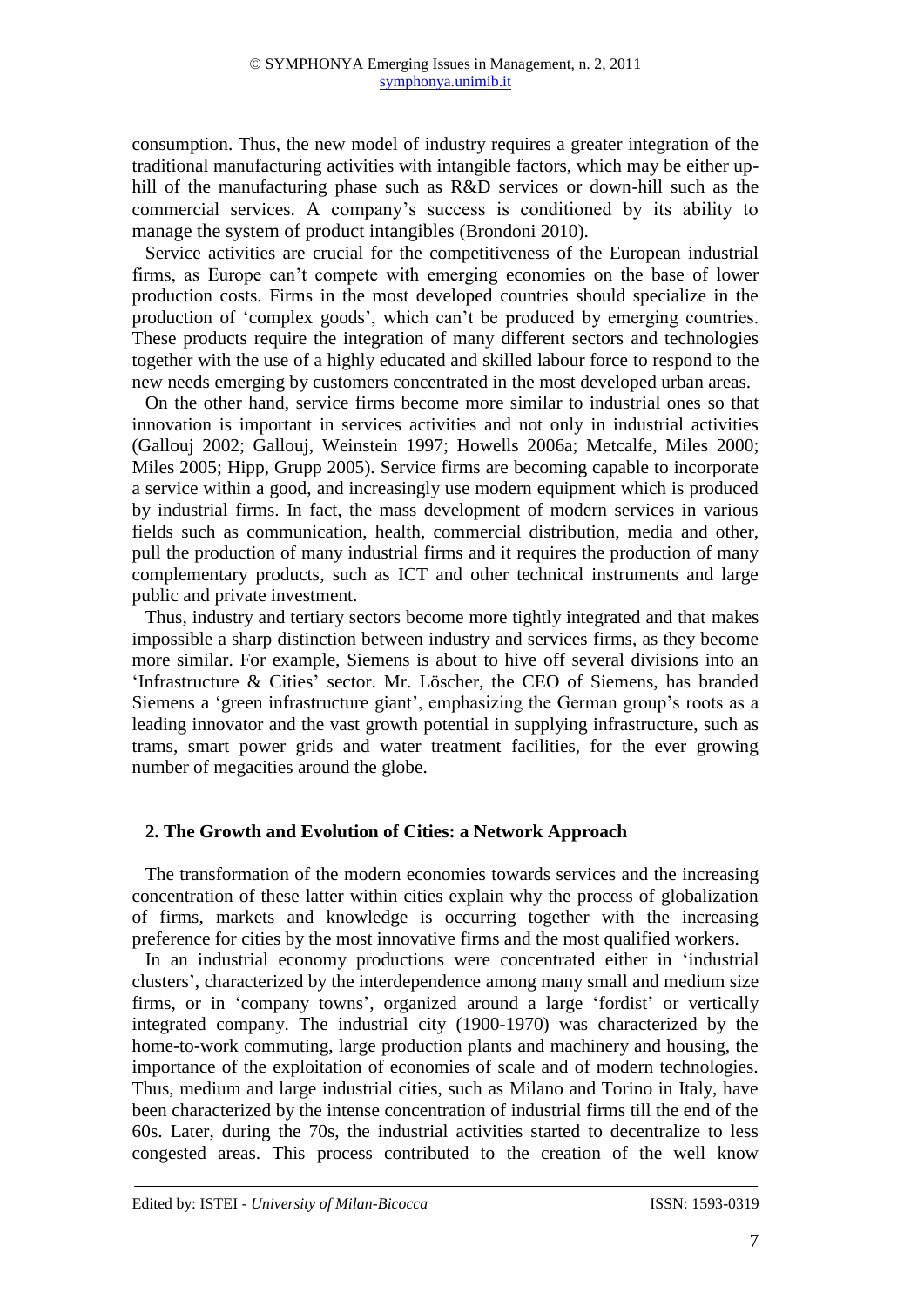'industrial districts' (Simmie 2005; Capello, Faggian 2005; Cooke 2006) in neighbouring rural areas and it explained the increasing specialization in services by the large and medium size cities.

On the contrary, in a modern economy the increasing role of cities is tightly related to the increasing importance of information and knowledge and to continuous changes, such as new technologies, new productions and new organizational forms. Cities are now at the center of a long term transformation of the industrial economy towards the model of the knowledge economy and new types of services, both for the firms and for the people, are concentrating within cities.

Large firms in scale-intensive sectors, such as automotive, and small and medium size firms in the specialised supplier sectors, such as machine tools, are still important in developed and developing economies, but are moving towards nonurban areas. On the contrary, the increasing role of cities is related to the increasing importance of the following strategic sectors in a modern capitalist system:

- services for individual consumers, which mostly develop in the metropolitan areas where the largest part of the national population is concentrated;
- large collective or network services, such as air and rail transport, telecommunication, energy networks, water networks, which have in largest cities their main nodes in the links with the other non-urban areas;
- financial services, such as banks, stock exchanges, insurance companies, which are concentrated in the global cities where they have an easier access to information;
- high tech firms, which are concentrated in the large city-regions, where there are important universities, research centers and a large pool of a very qualified labor force.

In fact, the move of Siemens, indicated above, underlines how rapidly swelling mega-cities around the world have become much more important for industrial companies and the 600 largest cities account for about half of the world's economic output, a figure that is expected to rise (McKinsey Global Institute 2011).

In a modern economy based on knowledge and innovation the relationships between large multinational companies and the cities where they are located become tighter. Cities are the financial centres where the access to the capital is easier and have a diversified production structure making easier for firms to find specialized suppliers. Cities are the center of the market for new goods and services. Cities are the location of universities, research centers and the residence of that qualified labor force, which is increasingly needed in innovative firms. Qualified workers belong to specialized professional communities, which have in the major cities their hubs, and these workers are also wealthier and more expert consumers, which are more open to the consumption of innovative products. Cities are the center of fairs and markets and the place where it is easier for firms to have access to the specialized information, which are crucial in order to identify new business opportunities. Cities are the centers of the public institutions, which have a great power in promoting the development of new production sectors through appropriate regulations.

The difference between the post-industrial city, which has evolved starting from the 70s, and a traditional industrial city is not represented by the skyscrapers and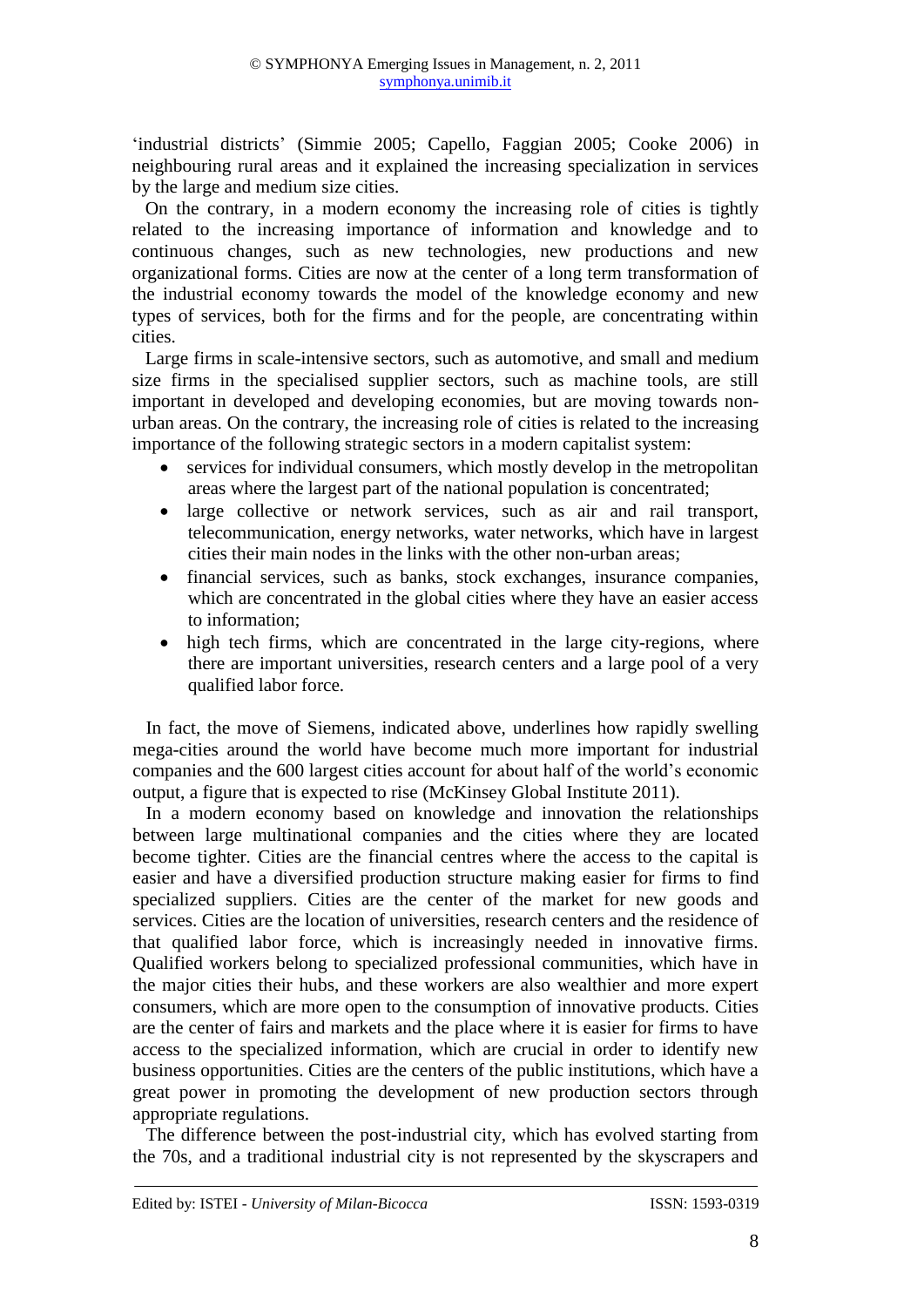the large office developments, which especially in newly industrialized countries are promoted by a city marketing policy and by famous architects, as the landmarks of the hubris due to a recently achieved industrial strength. The key characteristics of modern cities seem rather to be the increase of the flows and the need to have access to information, as indicated by: a) the mobility during the working time for business meetings and also during the free time for shopping and for social purposes, b) the tight interactions among people needed for the creation of new knowledge both by the firms and by the individual workers and c) the increasing needs for socialization among citizens. A second related characteristic of modern cities is the high diversity of the people, firms and actors, coming from different sectors, cultures and regions and countries.

Thus, in a knowledge economy, the economic and social system of a metropolitan city-region looks like to a 'puzzle' made by disparate information, knowledge, structures, people and also by different policy agendas. As in the story of the Tower of Babel the confusion of languages divides the various groups and may make them unable to understand each other. However, this seeming disorder of the various material, human and immaterial elements, which make a modern city, creates a stimulating environment and pushes the local actors to the continuous search for a harmony, a design or a formal order within the city. The creation of a new order or the intelligent solution of this 'puzzle' requires, on the one hand, the creation of new knowledge, which is the original combination of previous pieces of knowledge. On the other hand, it leads the policy makers to search for a common identity or for some forms of governance or compatibility among the various and often conflicting actors within the urban community, in order to achieve a greater social cohesion, security and well-being.

# **2.1 The Creation of New Knowledge and Innovation within Service Activities**

The speed of innovation and the creation of new knowledge play a key role in the creation of new services and the transformation of the urban economy. The city represents a 'regional innovation system' (Cooke 2006), where the process of knowledge creation can be interpreted according to a cognitive-systemic model. Knowledge which is most relevant in service activities is to a large extent tacit (Howells 2002; Asheim, Coenen, Moodysson, Vang 2007), highly localized and linked to a specific context, so it can't be easily transferred.

In particular, the process of innovation and knowledge creation within an urban innovation system can be analysed according to a systemic-cognitive model, called 'territorial knowledge management' (TKM) (Cappellin 2007, 2010, 2011; Cappellin, Wink 2009), which differs from the traditional 'linear model' (Fagerberg 2005; Tidd, Bessant, Pavitt 2005) and also from the more recent 'chain linked' model.

The TKM model does not focus on the innovation process within an individual firm but it highlights that the process of interactive learning leads to the creation of tacit and codified knowledge within networks made by different firms and actors (Cappellin 2003). According to this systemic-cognitive model, the creation of knowledge and the development of innovation can be interpreted as the result of a process of interactive learning, where it is possible to distinguish six drivers or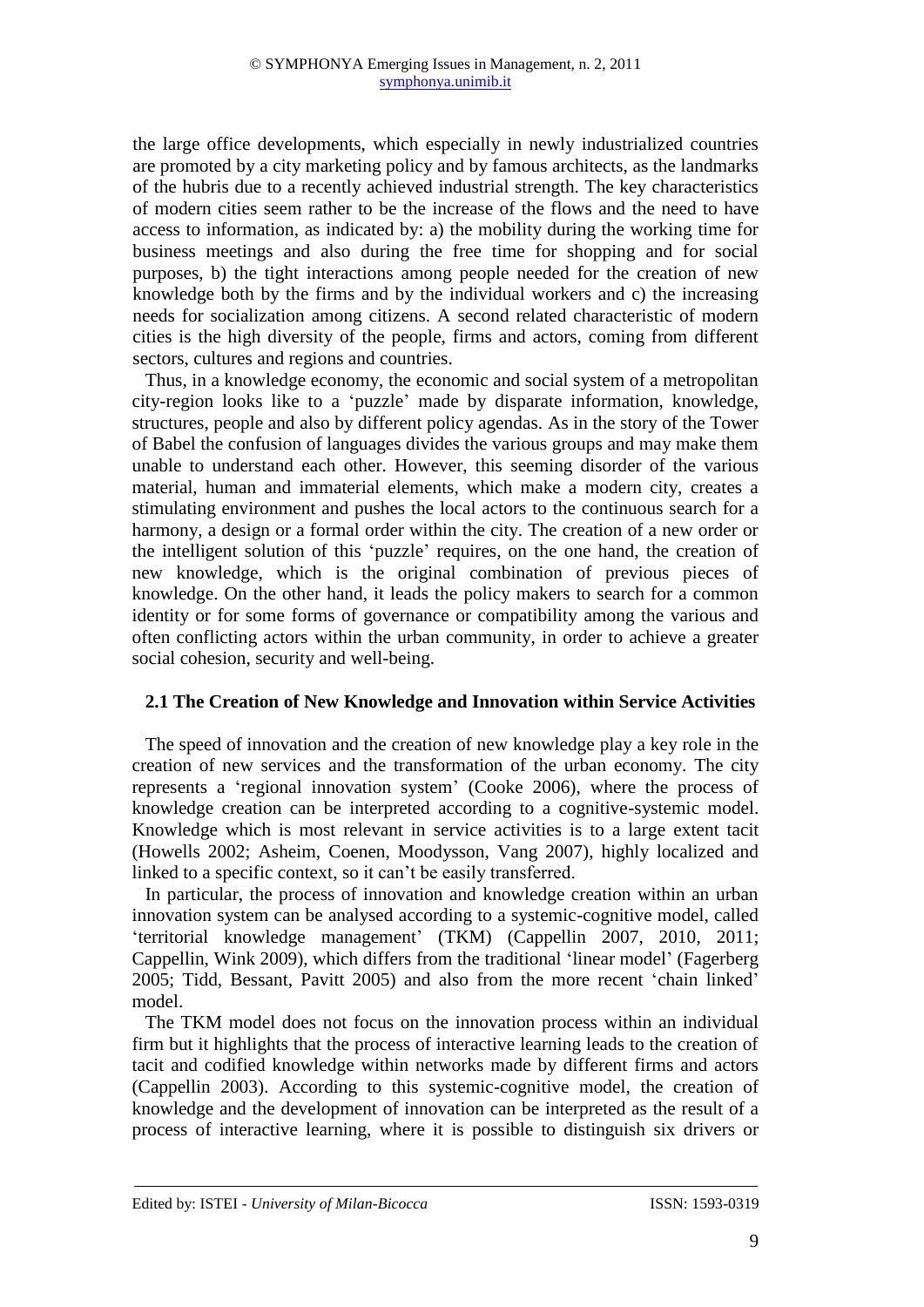phases: a) external stimulus, b) accessibility, c) receptivity-attractivity, d) identity, e creativity and f) governance (Figure 1).





Source: Cappellin, Wink 2009

In fact, the external stimulus to innovate may be induced by a change in the demand or in the pressure of competition, or by a change in technologies. That determines a tension which leads to the search for a solution to the problems of the firm. This search process is facilitated by a lower geographical and/or organizational distance or by a higher 'accessibility' to potential complementary partners (Howells 2002; Cappellin 2003; Boschma 2005; Simmie 2005; Cooke 2006; Karlsson, Andersson 2007). It also requires that these actors are characterized by a low cognitive distance or by an appropriate 'receptivity' or absorption capacity (Cohen, Levinthal 1990). Then, the creation and strengthening of a common 'identity', made by common values, a sense of common belonging, trust relationships, social or relational capital and a high institutional proximity (Nooteboom 2000; Capello, Faggian 2005), represents the prerequisite for cooperation among firms and their search for joint solutions. These new solutions can be identified as the result of 'creativity' (Florida 2002; Morgan 1997; Cappellin 2003), which may be defined as the capability of the various local actors to combine different and complementary pieces of knowledge in an original manner and to interact among them, in the framework of a collective learning process (Lundvall, Johnson 1994). Finally, these new ideas can be translated into economic innovations only when appropriate organizations or institutions (Cooke, Morgan 1998; Hall, Soskice 2001; Kaiser, Prangle 2004; Cappellin 2010) promote a process of multi-level governance or reach formal agreements among various actors, committ appropriate human resources and financial funds and integrate the new ideas with complementary production capabilities.

This process of interactive learning and innovation has a cumulative character, since it improves the capabilities of the individual actors and these capabilities enhance the six factors indicated above. Moreover, the innovation adopted by a firm is changing the external environment for the other firms and it may represent a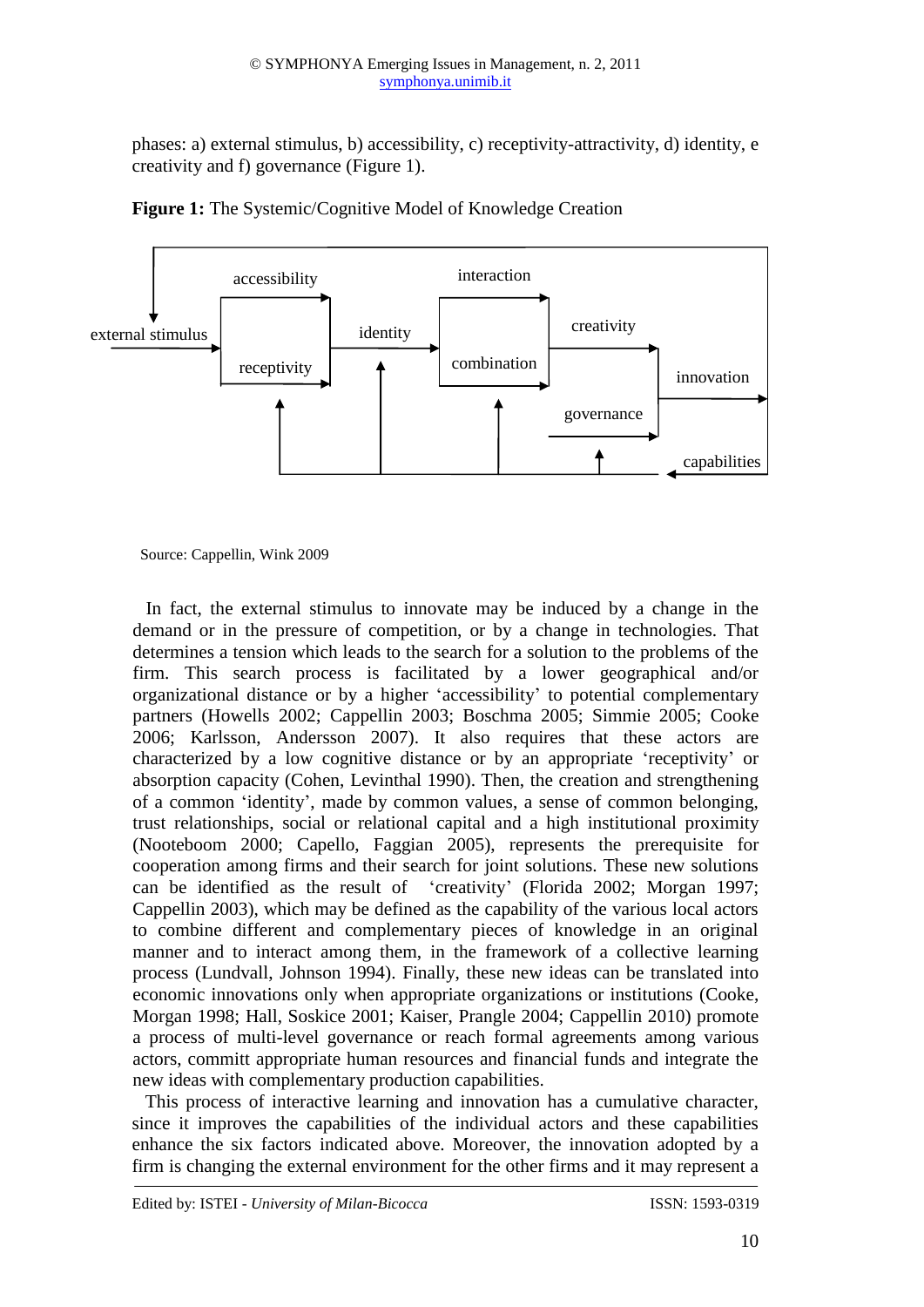further stimulus leading them to innovate. Thus, interactive learning, knowledge creation and innovation are a dynamic and cumulative process occurring in a urban or regional or national innovation system and also across regions and countries.

## **2.2 The Endogenous Process of Development in Cities**

Knowledge is a special good which get not exhausted with the use, while it can develop gradually together with the same use through the original combination of previous knowledge. This process of knowledge creation is enhanced by the spatial contiguity between the various actors. In this perspective, cities enjoy a competitive advantage with respect to rural areas. The large size of the urban economy allows a greater number of consumers and producers and a great variety of consumer preferences and of labor competencies. Cities have a large market and that insures a great variety of potential clients and a great demand for new activities. Many workers and firms are located in a city and that insures the potential use of a large pool of knowledge or competencies.

Moreover, cities are more open to the external world and are more accessible to distant customers or suppliers. That insures an easy access by cities to complementary knowledge and it accelerates the process of innovation within cities.

In particular, knowledge does not affect only the structure of the 'production function' of the firms but also the 'utility function' of the people and it affects both the demand of labour of the firms and the demand of goods by the consumers, as indicated in the model described in Figure 2.

**Figure 2**: The Process of Urban Growth and the Creation of New Needs and New Skills



First, a greater knowledge has an impact on the labour market. Firms exploit the new individual competencies of the workers and combine them in order to adopt new production technologies needed for new goods or services as also in order to increase the productivity in the traditional productions.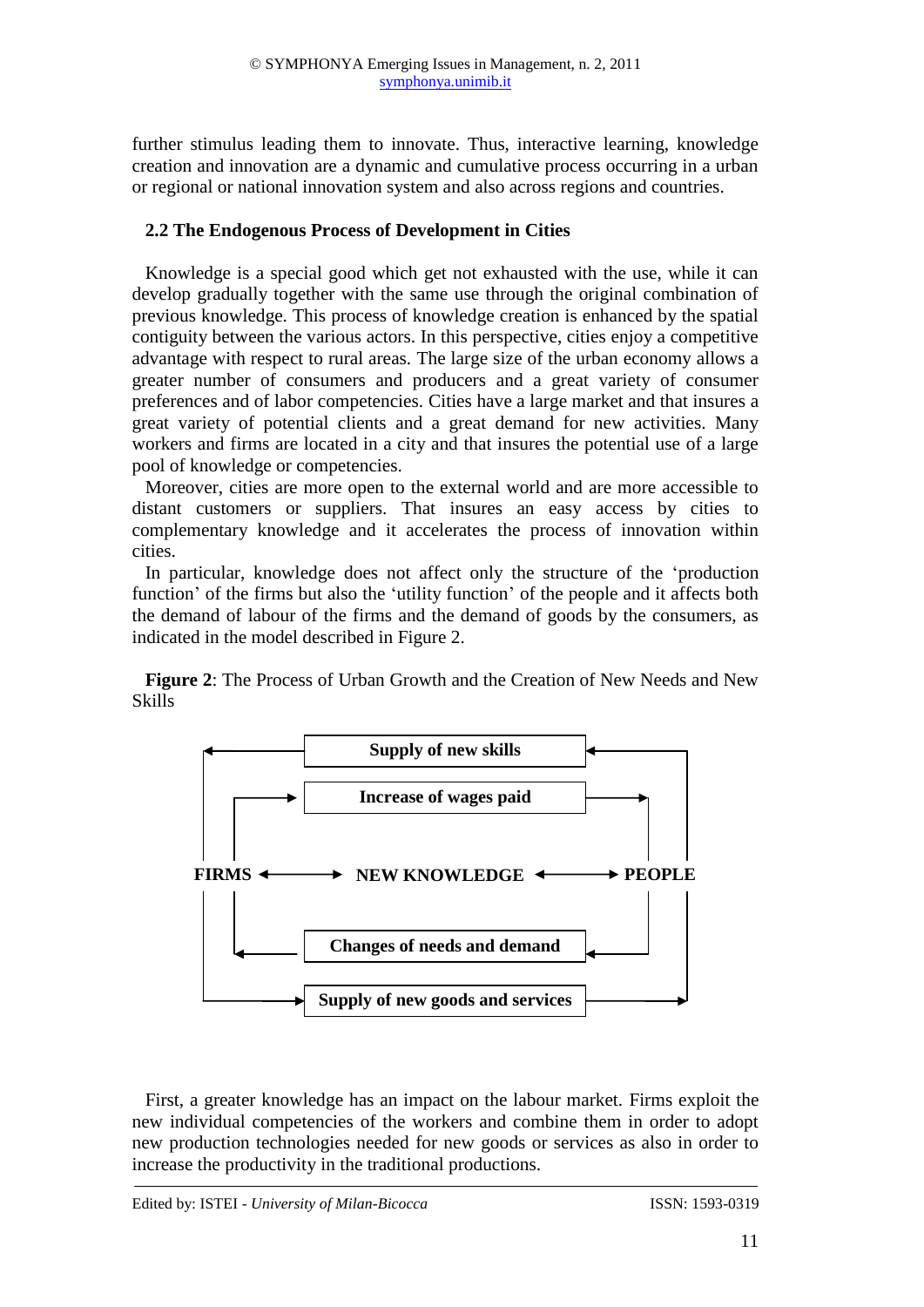New knowledge leads firms to increase the demand for more qualified occupations and leads the households to supply more educated workers to the firms. The greater productivity of the workers leads to an increase of incomes and of the wages paid by the firms to the workers. These higher wages are crucial for creating the additional demand needed by the firms to produce new products and services.

Second, a greater knowledge has also an impact on the markets of goods and services. It leads to the development of new needs and to an increase of the demand for more sophisticated and innovative goods and services.

Firms are stimulated to specialize and to reconvert from the production of traditional products and services to innovative ones. The tight interaction between the various firms, the availability of a qualified labor force within cities and the combination of their respective competencies stimulate the birth of new firms, which often emerge as spin-off from existing firms.

Thus, the process of development in urban areas is based on the one hand on the increasing differentiation of the local consumption and the growth of new needs by the households and by the firms and, on the other hand, on the continuous reconversion of the firm and of the labor force from traditional services to more modern services.

This process of increasing specialization is very similar to the creation of variety and the increasing division of labor through the birth of new firms, which was illustrated by Marshall in the case of the 'industrial districts' made by many small industrial firms or by the modern evolutionary approach which highlights variety creation and market selection.

This process of continuous differentiation of the labor supply and of the production capabilities of the firms together with the differentiation of the pattern of demand by the urban citizens may be defined as a process of 'endogenous growth' (Cappellin 2003; Cappellin, Wink 2009), since it does not depend on the growth of the external demand and on the attraction of investments from other regions and countries. That makes the economic development in modern metropolitan areas different from the export-led urban development of highly specialized 'company towns' during the early industrialization phase of the national economy and also from many small and medium size cities, which base their growth on the attraction of external investments and employers in an increasing globalized economy.

## **3. The Role of Consumption within the City Economy**

The traditional economic approach relates the growth of a city economy to the growth of large industrial firms and the exports of industrial products, such as in the case of automobile productions in Torino, Detroit or Paris. On the contrary, the process of economic growth in a city may have an endogenous character, as indicated above, and the internal demand, made by the local investment and consumption of services and goods, may be the driver of the economic growth of a city.

In fact, it is clear that the growth of many cities especially in the phase of the urbanization has been driven by an increase of population and the massive immigration and by the huge investments in construction both in housing and in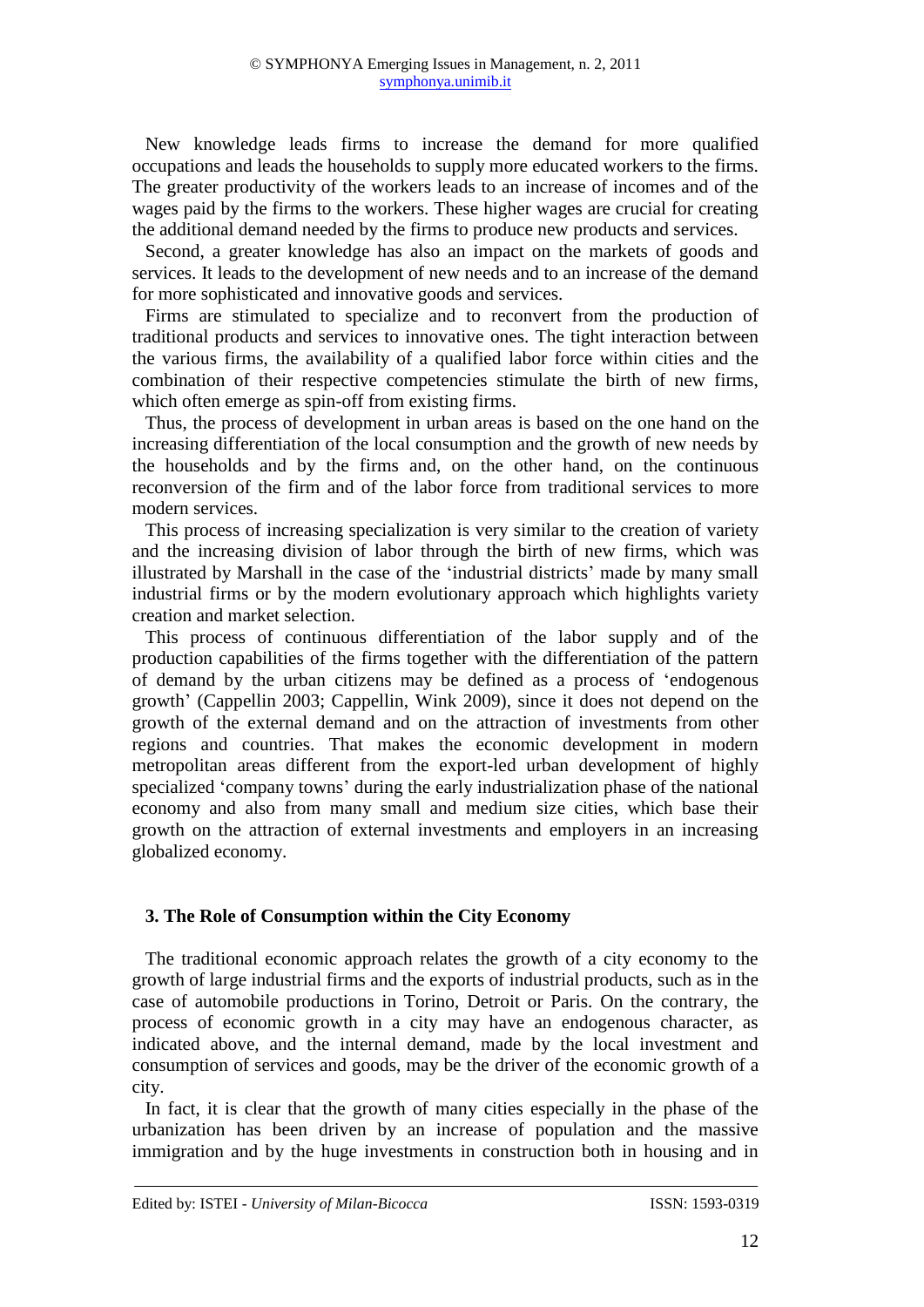public transport and energy and other infrastructures. In fact, the growth of the construction sector is determined by the demographic expansion of the cities and it has been a major demand stimulus not only for the local but also for the national growth, as it has occurred in China or in India. The construction sector has a weak content of import and then a major multiplier effect on the aggregate urban product. Similarly, the growth of a city in developed economies may be pulled by massive investments related to the organization of major events such as Olympic Games or a large World Expo fair.

Cities are at the center of national and global markets and that allows to the producers a greater access to widely different types of customers and to the citizens the access to a wide scope of potential goods or services to be purchased.

Cities are not only a center of production and of working places, due to the spatial concentration of many firms, but also the living environment for their citizens, since most of the national population in all countries lives in cities.

This evolution of the balance between the production function and the living function of a city explains the change in the relation between the city and its hinterland, where industrial and even service activities and job places are increasingly decentralized. That is indicated by the re-direction of home-to-work commuting flows and by the fact that an increasing number of people do not move to the cities for working, but rather move out of the cities for working and return to the cities for spending their free time. Moreover, many tourists from other regions and countries and people from the surrounding rural areas are attracted to cities for spending their free time and the traffic congestion is increasingly related to the mobility for shopping and social purposes, as it occurs especially during the evening hours and the holiday periods.

The explicit reference to the demand implies to consider a new dimension of the knowledge economy. Knowledge, as indicated above, does not affect only the structure of the 'production function' of the firms but also the 'utility function' of the people. In fact, the knowledge economy is characterized by the development of new needs and life styles leading to the development of the demand of new products and services.

## **3.1 Knowledge Workers and New Patterns of Consumption**

Cities and especially large cities are the concentration of the so called 'knowledge workers' (Florida 2002; OECD 2004). Knowledge workers have a different role in the production within the firms, as the knowledge worker should not be considered as a factor of production, which delivers a given work time, but rather as the actor who adds value to the production and contributes to innovation through the management of knowledge within the firm and of the relationships with the suppliers and the clients and other stakeholders external to the firm in the process of interactive learning.

The knowledge workers are characterized by a higher level of formal education and a higher experience and knowledge and by different basic needs, consumption models and by a rather sophisticated demand pattern with respect to the other citizens in an urban area. In fact, the knowledge economy is characterized also by the development of new needs and life styles leading to the development of the demand of new products and services and also to new forms of political behaviour.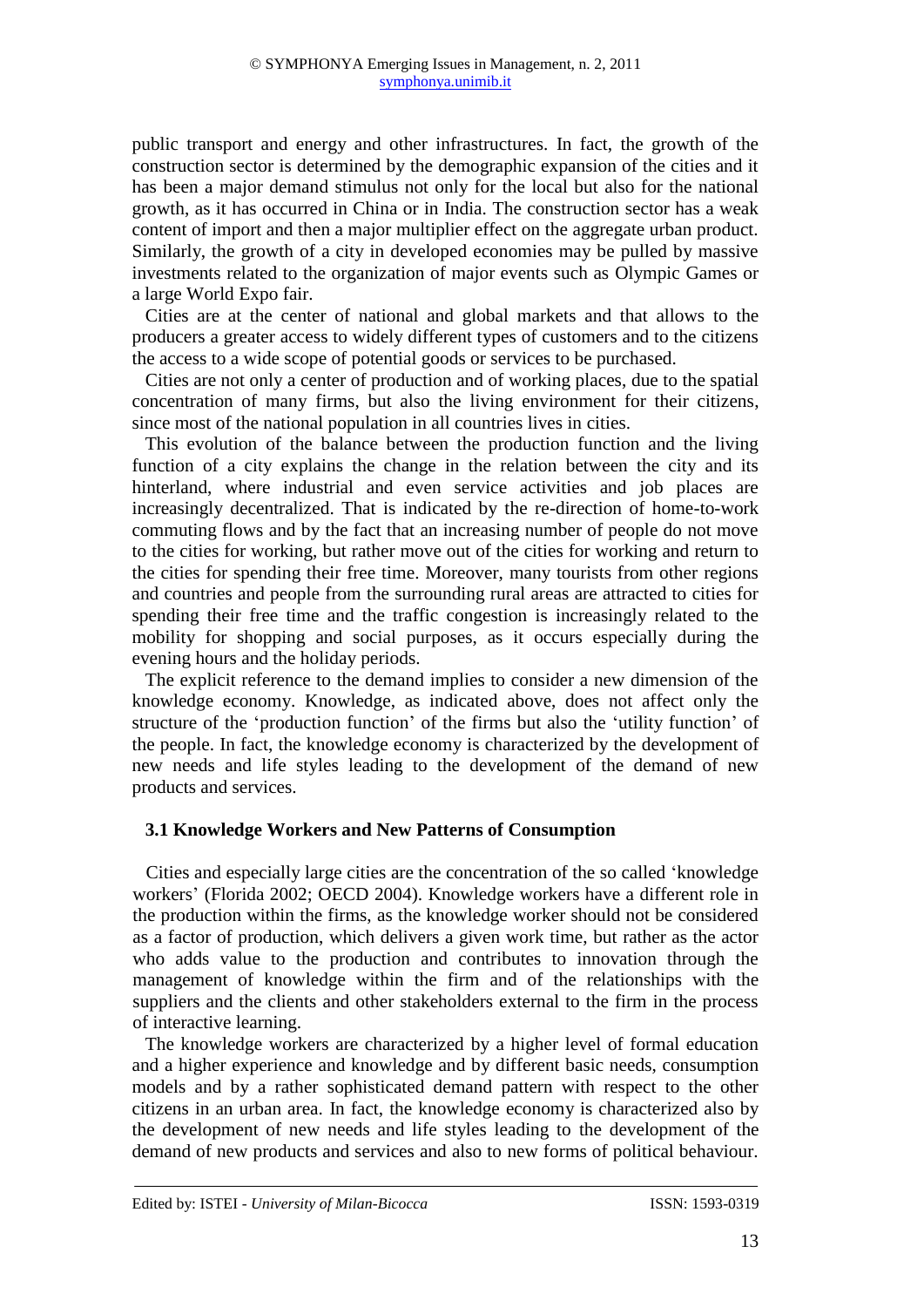Consumers represent a force of responsible citizens that firms and public authorities can no longer ignore and have new different characteristics (Lambin 2002). Thus, these 'knowledge workers' are also 'knowledgeable consumers' and 'knowledgeable citizens', who are characterized by a greater demand for places where to meet, for travel, transport, use of ICT and media, health services, sport and cultural activities and for centers of education. They demand more environmental quality and energy saving, security from crime, freedom and participation in policy making, social visibility and sometimes also new forms of solidarity. This emerging needs for new services is often related to the lower availability of free time or the increasing value of free time, due to the intense work duties of these workers. In fact, for them, the free time is not completely separated from the working time, as in a traditional 'fordist' organization and the free time plays a crucial role in the social interaction with people sharing the same interests for entertainment and also for career purposes. Thus, knowledge workers usually prefer an urban residence rather than a rural or sub-urban residence that leads to a greater demand and to higher prices of the dwellings in the city centers. Clearly, these new needs and the greater demand for new goods and services represent the stimulus for the creation of new economic activities and of new employment in a modern city.

# **3.2. The Integration between Producers and Users within Cities**

Knowledge affects consumer behavior. A 'linear model' of consumer behavior focuses on the adoption of new technologies, while an evolutionary perspective and the network model of innovation focus on the process of interactive learning between the consumer, or the user on the one hand, and the producer on the other hand, and on the need for their higher integration within modern cities. Traditional aggregate growth models do not consider the role of the interaction between the various actors as a factor leading to the development of the demand for new productions. However, recent economic literature highlights seven different forms of tight producer-user interaction.

(1) A first case is indicated by the 'demand led' innovation approach (Fagerberg 2005; Tidd, Bessant, Pavitt 2005), which is important in the industrial supply chains, where 'specialized suppliers', such as in the machine tool industry, adapt their products to the specific needs of their customers.

That producer-user integration is important also in the case of consumer goods. In fact, the consumption of durable goods (such as sport equipment) and also the consumption of non-durable goods (food or music) require that the user devote a considerable period of time to the use of the good or service considered. That leads to the development of specific competencies or tacit knowledge which allows the user to appreciate the quality of the good or service considered. Complex goods create benefits for the consumers only when he/she has the skills needed for appropriately using them and that requires that users develop specific individual competencies, which can be learned only through regular and sometime demanding periods of training and learning, such as in the case of sport equipment, books, music, hi-fi equipment and personal computers.

Moreover, consumption of complex goods and services requires an increasing capability to evaluate the quality of the products or services to be purchased or a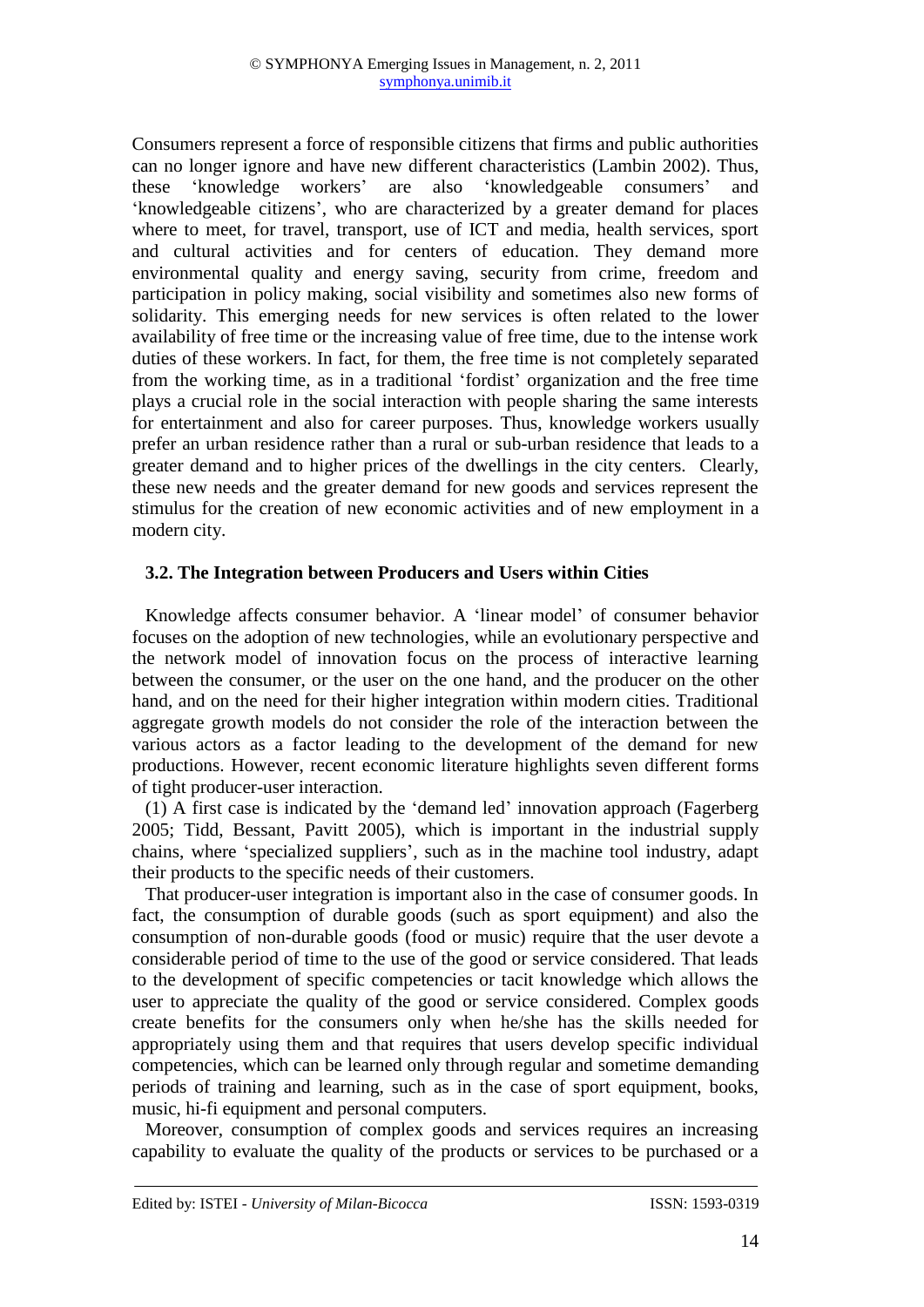specific culture of evaluation. In fact, it is increasingly common the case when the firms have to adapt their productions to higher or more demanding consumption standards, such as in the case of entertainment industries, food, clothing, furniture, car production, as the changing and more sophisticated needs of the customers represent a stimulus to innovate going beyond the imitation of competitors.

(2) A second case of tight producer-user integration is indicated by the collaboration of consumers in the production or assembly of final products, such as in the assembly of the IKEA furniture or in the design of new software application for Apple products.

(3) A third important case of tight producer-user integration is that of services activities (Howells 2006; Wood 2006; Strambach 2008; Cappellin 2009; Muller, Doloreux 2009), as services differently from goods require an active role of the user in the production of the service considered. Services, such as management consulting or education services, are 'co-produced' by the supplier and the user, since there are not stocks separating the production and use of a service.

(4) A fourth case of tight producer-user integration is that of 'user innovation' (von Hippel 1994, 2001), such as it occurs in the design of new specialized medical equipment by the doctors themselves and the design of specific sport equipment by the champions in specific sports. In fact, the user may have such important personal specialized needs and may have accumulated such large experience or competencies in a specific activity, to be led to design, self-produce and experiment a specific good or service, eventually with the help of a technologist or a specialized firm. Only later this good or service may be produced by industrial or service firms. This case is similar to that of the so called 'user generated content', such as in the information and knowledge published in on- line technical journals or in tourists blogs. User innovation are the result of 'lead users' which on the one hand anticipate ('lead time') the needs of specific goods and services and introduce new productions and experiment them in pilot projects, and, on the other hand, represent a guide ('leader') for other less experienced users, which consider them a model to be imitated, and that may gradually lead to the creation of a large community of users and producers.

(5) A fifth case of tight interaction between consumers and producers is that of the 'club goods' (Buchanan 1965), which are the activities carried out in specific communities which are voluntary organized by a group of people in order to joint use a specific goods and services. Club goods are a sort of 'public good', where it is possible to hinder the participation of people who do not share the cost of the service but where the use is collective and there is not rivalry in consumption, up to a given limit where congestion may occur. In general, consumers are members of specific communities characterized by similar consumption behavior. In that perspective many consumer goods may be defined as 'club goods'. Specific examples are the cooperatives of consumers or the sport and cultural associations. Consumption is also and most often a social activity, as indicated by the case of housing and food where the measurement unit is the household and not the individual.

The case of 'club goods' clearly implies a geographical dimension, since people in a club should live close to each other to share the same good. Club goods are very important within cities, but even cities and other territorial communities may be defined as a 'club good'. In fact, people who live in a city are willing to pay the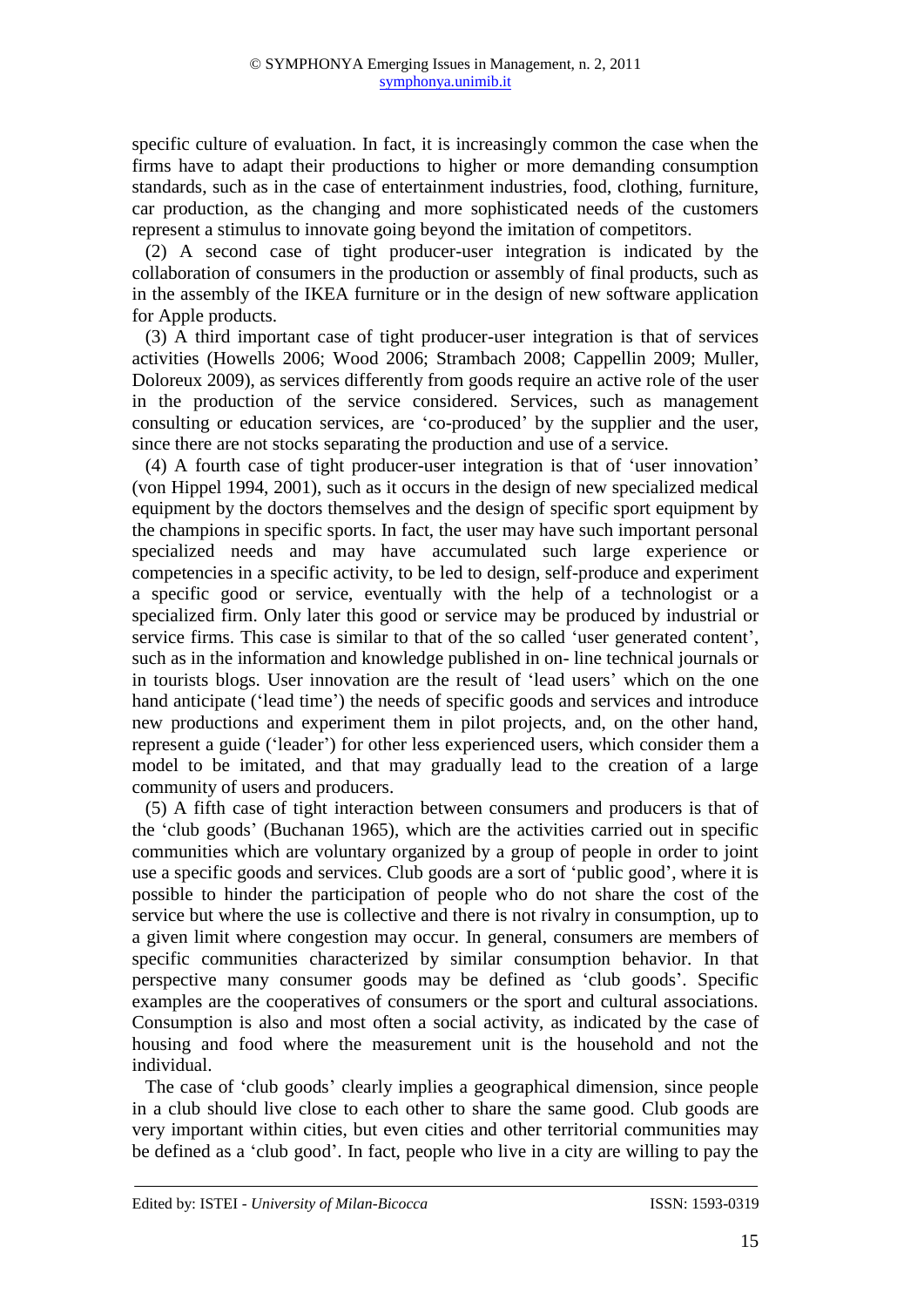higher costs which characterize a city, as higher rents, because superior goods and services are available in cities and not in rural areas. Moreover, the citizens choose to live within a given community characterized by the same ethnicity or similar pattern of preferences and they choose to emigrate in search for the most appropriate community.

A typical case of a 'club good' in a city is that of the public transport system, which may have different tariffs for the residents and the no-residents, or that of the cultural and education services, such as universities, which may require the payment of an individual fee to have access to public lectures. Differently from 'public goods', the production of 'club goods' may be left to private companies, which can collect the subscription fees and exploit the economies of scale in production.

(6) A sixth case of tight consumer-producer interaction occurring within cities is that of the 'open innovation' (Chesbrough, Vanharverbeke, West 2006; Chesbrough 2011), which is common in so called 'innovation communities', based on the interaction among users, between user and producers and among producers, as the sharing of knowledge enhances creativity within a specific innovation community and it leads to the development of complex goods and services.

The case of open innovation and innovation communities made by consumers and users is clearly linked to the concept of 'club goods'. In fact, these communities are rather internally homogenous and different from other communities. They are characterized by specific entry barriers, which are not only represented by the price to be paid for the good or the personal income of the consumer but also by specific 'cognitive distances', such as it occurs in the case of the sport or the cultural associations. Thus, the participation to the community is not open to all those willing to pay a price or having a given income and the exclusion from these communities may be determined by localized knowledge or cognitive barriers which define the actors who share the same culture and specific needs and are willing to devote enough time in order to collaborate in their satisfaction.

In fact, knowledge can be considered as a 'club good' rather than a 'public good'. Knowledge on the one hand allows non-rival consumption but on the other hand there are barriers which limit the access to specialized knowledge to those who do not have an adequate education background. The access to this knowledge requires previous tacit cognition which is shared within specific communities. Thus, consumers and producers sharing a common knowledge within specialized communities can be considered as sharing the same 'club good'.

In this perspective, a small local producer, tightly integrated within a specific local professional community, may have a competitive advantage on large multinational firms, as it occurs in the case of the producer of specialized medical or of sport equipment and also in the case of a specialized art gallery. In fact, the participation to a virtual community allows an easier access to localized information and allow to timely identify the new trends suddenly emerging in this community, which we may also call 'demand bubbles' (Gnecchi, Corniani 2003). This localized producer can better identify the specific needs of the individual members of this community and produce together with them a specialized good or service. That reinforces the relationship between the producer and the user and leads to an increasing loyalty of the customers.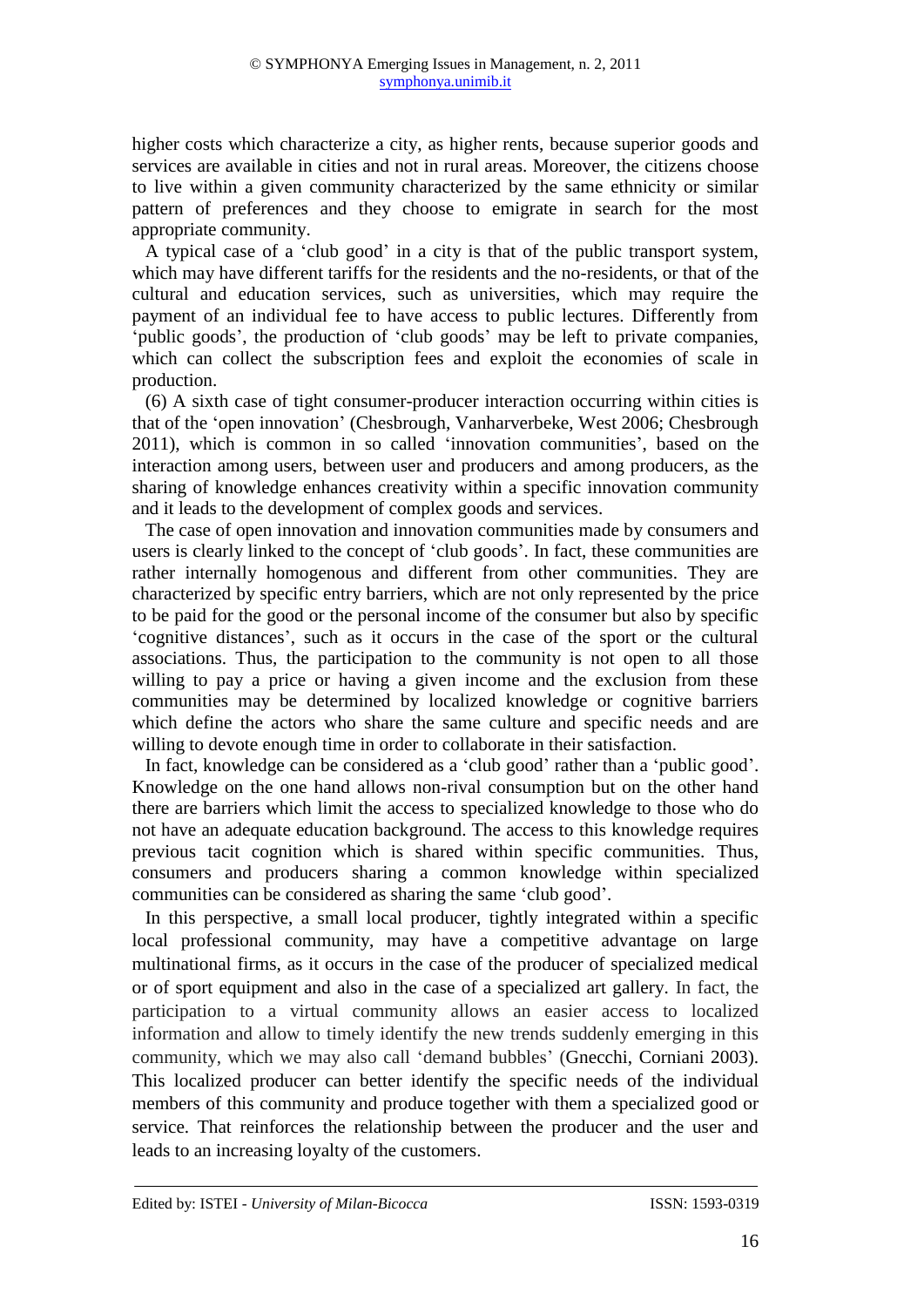(7) Finally, a seventh case of tight user-producer interaction within cities is that of the 'relational goods' (Becchetti, Pelloni, Rossetti 2008; Gui 2005). These are those goods or services where their use by a person implies the parallel use of the same good or service by another person. Relational goods are produced and consumed at the same time through the participation in some social activity with other people. They respond to the need for socialization of human beings and to the pleasure given by the sharing similar experience with others.

Consumption is a social activity, not only because the joint use allow lower production costs but also because the individual well-being is higher only when consumption is shared. Emerging needs of people and firms have an interactive or collective character. That also corresponds to the simple observation that it makes more pleasure to eat and drink with someone rather than alone. Various new services may be defined as 'relational goods'.

Relational good are those goods and services where the actor takes pleasure in the participation and interaction with other actors, such as in the case of sport activities, friendship relations and the participation to cultural and scientific activities, where reputation is a key incentive. In fact, sometime, the benefit for the consumer is not just the use of a specific product, but rather the access to an immaterial good, such as social alignment or his reputation within the specific community considered.

Thus, consumption is not only related to a monetary exchange between the individual consumer and the individual producer considered, but rather to the complex and changing distribution of individual roles within a specific community, which is interested to the use and or to the production of the considered goods or services. The belonging to a specific community and the adoption of the specific consumption pattern characterizing it, explains the coherence across categories of consumptions, such as food, clothes, housing location, leisure, etc.

Within clusters the actors shares not only goods, services and knowledge but also emotions, a sense of common belonging, a collective identity, various forms of solidarity, which bind them tightly together. The sense of belonging is a typical characteristic of human nature and it responds to the need for security. In fact, cities have first been created in order to defend their inhabitants from external dangers and even today the mass immigration to large cities in developing countries is explained by the possibility to have a better access to vital goods and services, such as food, modern houses, health services and education opportunities.

The case of relational goods highlights that market relations and no-market activities may be tightly related in consumption. The combination between production for the market and self-produced or money free activities, which are undertaken for individual reputation or for solidarity purposes within communities of users, may allow to decrease the production costs of new goods or services and to develop the demand. In fact, it is very common in social services, such as the Red Cross, the fire brigades or the agencies for protection from natural disasters that some workers are paid while others are volunteers. That allows the appearance even in smaller cities of new goods and services, which cannot be produced for the market by specialized private firms. That case is also similar to the case indicated above of IKEA and Apple products, which have succeeded to increase the demand of their product, by combining this latter with the money free activity to be delivered by the user himself.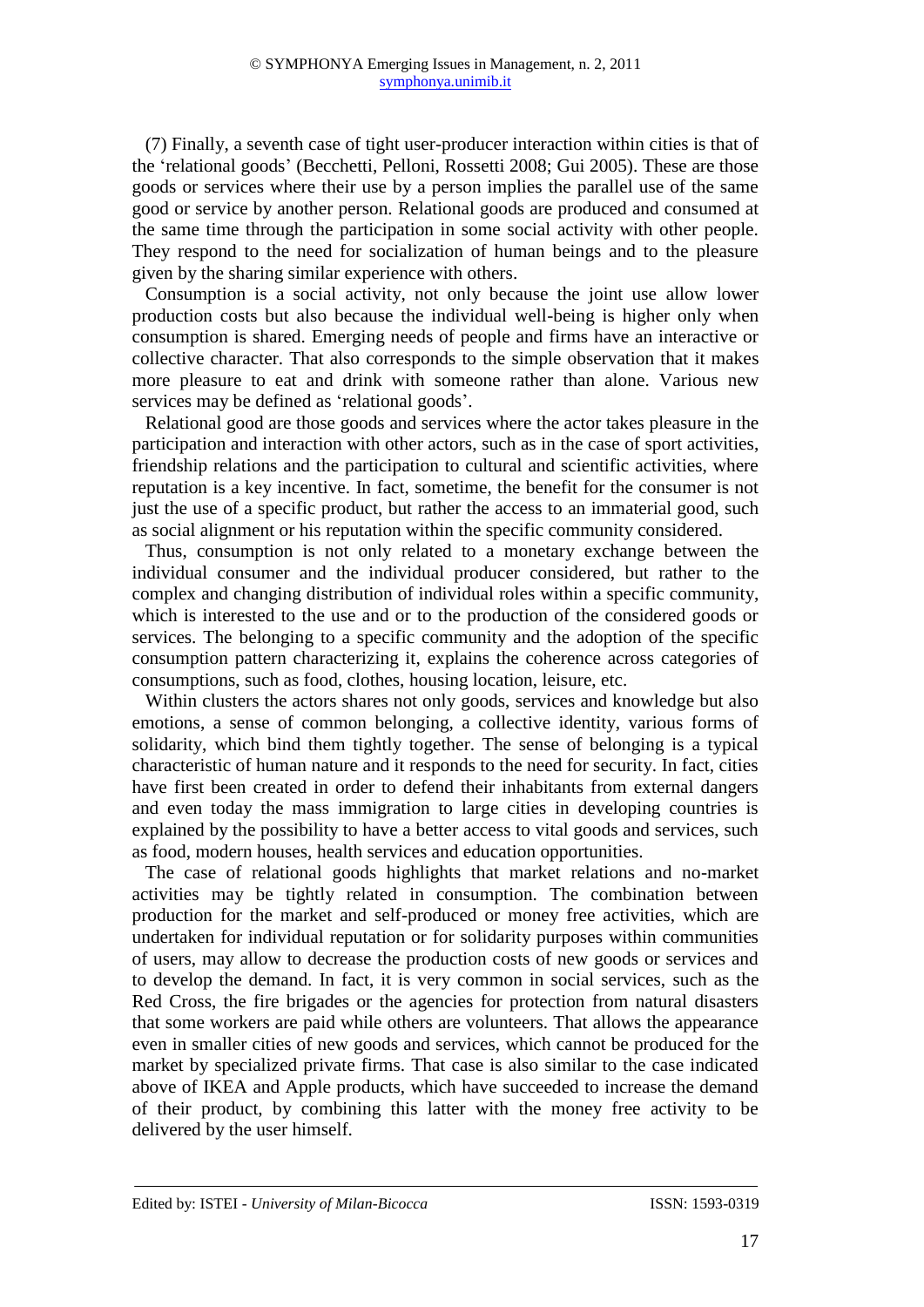These seven cases indicate that cities are characterized by a tight and frequent user-producer interaction. This interaction may stimulate the production of new goods and services and it is clearly important for urban policies aiming to increase overall employment within large metropolitan areas, which are increasingly characterized by large social groups with high structural unemployment.

The growth of the aggregate demand in the actual phase of development of European countries depends on the satisfaction of collective needs by groups of consumers, since these needs have an increasing importance while the demand of products for individual need, such as automobiles, has become saturated.

When many users directly interact, that may lead to the creation of large communities of consumers. However, the development of new goods and services is problematic since they have the nature of a 'club good' or a 'relational good' and no individual actor could alone produce the good or service considered. They require the ex-ante coordination by a specific public or collective actor, which should anticipate the large investment required. In conclusion, the development of new products and services and the creation of new specialized private firms and of new employment require the creation of 'new markets' ('lead markets').

To allow the production of these new goods and services there is the need to exploit economies of scale and overcome threshold. Thus*,* a highly fragmented demand of many potential users should be aggregated. The different individual needs should be standardized in some respect through a regulation system of the production and use of these goods and services. The definition of common standards and the adoption of procedures, protocols and fiscal measures would allow the interaction, competition and collaboration among various actors and to transform implicit needs into an explicit economic demand, enhancing the creation of new markets and then of new firms.

Even in developed countries, such as European countries, there are many economic needs and production fields which, in a long and medium term perspective, seem still be too little developed and which may represent the opportunity of profitable investment for public and private organizations. Thus, weaknesses in the European cities hint at untapped potentials not only at the local level but also for re-launching national growth. New investments would not only increase the competitiveness of the national economy in the medium term, but also immediately have a positive impact on the aggregate demand and GDP.

A policy agenda for the economic development of urban areas can be based on many new investment initiatives, such as: material and immaterial investments in innovation; investment in research and innovation; launching of large strategic investments organised by networks of firms and greater than the capabilities of individual firms; investments in tertiary education and continuous learning; investments in new employment of young high-qualified workers; enhancement of back-to-work programs for retired people; investments in energy saving in urban buildings and in renewable energies; protection from natural disasters and improvement of the natural environment within cities; development of new healthy nutrition needs and of agro food productions close to urban areas; investments in tourism, cultural activities and activities which are related to the free time; the socialization needs and sports; investments in health and wellness services and development of the social services for an increasingly socially fragmented population; investments in metropolitan and sub-urban rail-links for commuters and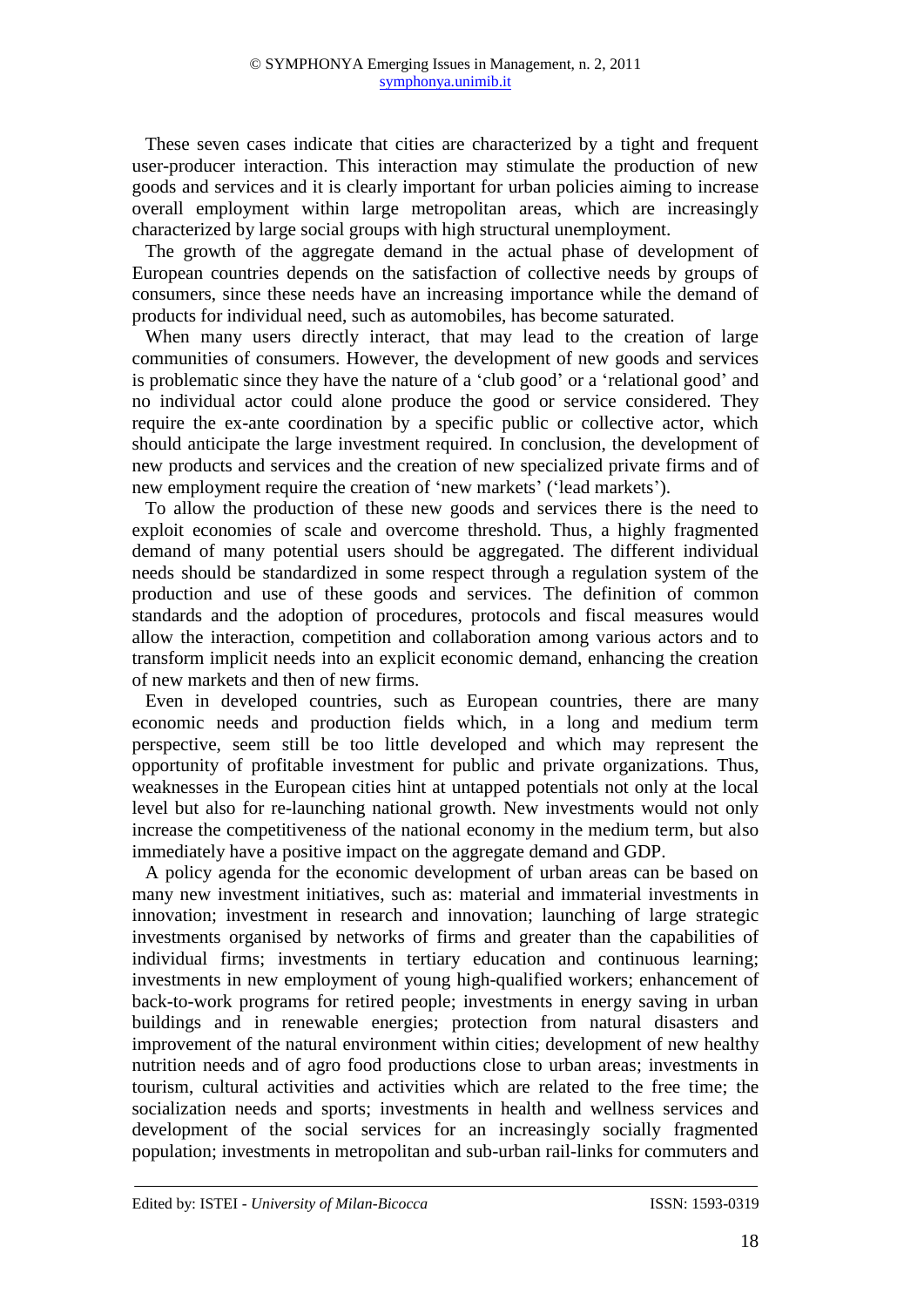investments on international air links and in freight rail-transport; enhancement of social services provided by philanthropic and nonprofit organizations; new housing for low income households; improvement of the efficiency and quality of the public services; investments in the fight against organized crime and in the control of corruption in public and private organizations; etc.

A possible conclusion is that investment decisions in modern cities increasingly have a collective nature and individual producers cannot satisfy new emerging needs, but they require a collective, although not always government, provision. A modern economy is increasingly characterized by the importance of 'club goods' and 'relational goods', various forms of knowledge interaction, information asymmetries, conflicts of interest, rents and a large income and wealth inequality. All these factors indicate that a public policy is needed to stimulate investment and the development in a regional and urban economy. Most of these investment can be based on public-private cooperation and imply a different role of the public and the private organization in the design, building and operation phase.

## **4. Conclusions and Emerging Issues**

This study has demonstrated that the evolution toward a knowledge economy enhances a change in four related fields of modern metropolitan areas: the labor market, the pattern of consumption, the physical structure of the city and the forms of governance. These changes are the increasing share of 'knowledge workers', the increasing need for new services, 'club goods' and 'relational goods', the increasing mobility and diversity of people and the need for new governance approaches facilitating the coordination of a raising number of different stakeholders.

In a modern knowledge economy, policy strategies for promoting urban competitiveness and growth in large metropolitan areas should be different from the traditional 'export led' strategy usually adopted in smaller industrial cities. The growth of a city does not only depend on the competition in the marketplace among localities for investment. On the contrary, the process of economic growth in a city may have an endogenous character. The internal demand, made by the local investment and the local consumption of services and goods, may be the driver of the economic growth of a city in a modern knowledge economy*.*

Cities are not only a center of production and of working places*,* due to the spatial concentration of many firms, but also places of consumption and more generally the living environment for their citizens, since most of the national population in all countries lives in cities.

In particular, this study has illustrated an 'endogenous model' of economic growth in large modern cities, according to which new services develop because of a process of increasing differentiation of the needs of the users and of reconversion of the specialized human capabilities within the firms towards new service productions. This study demonstrates that the urban growth can be determined by the development of the internal demand rather than by the demand of the external markets and it highlights that the new motor or the drivers of the economy in a modern city are the emerging needs of the citizens, rather than the exports.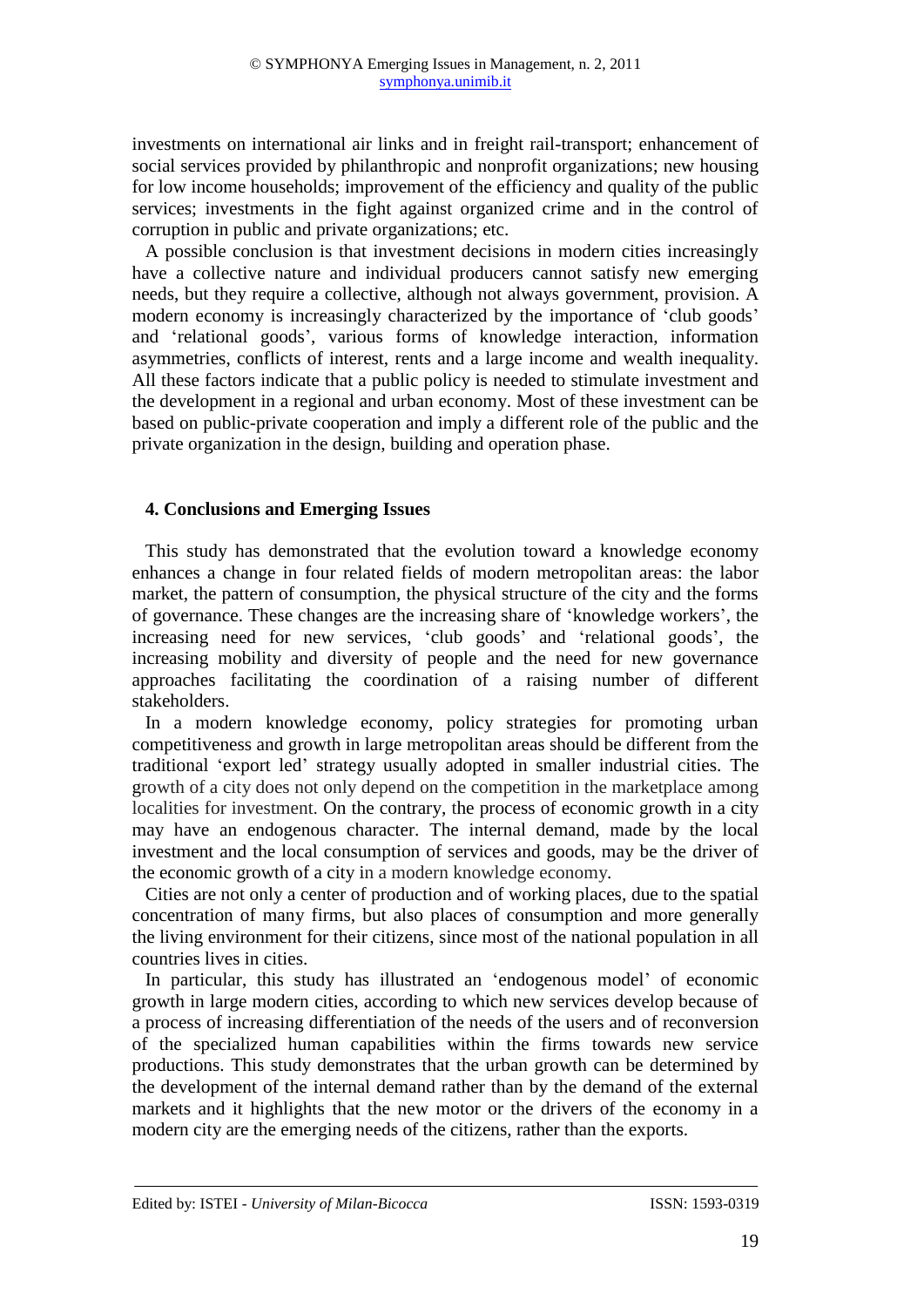Finally, in a policy perspective, this study has indicated various investment fields which correspond to the satisfaction of the new emerging production needs of the firms and to the new living standards of the people. Public policies should aim to create 'new markets' or 'lead markets' by defining common standards and procedures, which allow aggregating the demand of the individual users and transforming implicit needs into an explicit economic demand.

However, the creation of new markets requires a co-ordination at the local level. Cities and regions are more close to people and to firms and can more efficiently than national governments aggregate the local needs and the capabilities of people and firms and stimulate private consumptions and investments. That strategy can't be implemented without a greater role of cities and regions and can't be left only to national governments.

## **Bibliography**

- Asheim B., Boschma R., Cooke P., Constructing Regional Advantage: Platform Policies Based on Related Variety and Differentiated Knowledge Bases, Utrecht University, Urban and Regional research centre, Utrecht, *Papers in Evolutionary Economic Geography*, vol. 7, n. 9, 2007.
- Asheim B., Coenen L., Moodysson J., Vang J., Constructing Knowledge-Based Regional Advantage: Implications for Regional Innovation Policy, *International Journal of Entrepreneurship and Innovation*, vol. 7, n. 2, 2007, pp. 140-155. <http://dx.doi.org/10.1504/IJEIM.2007.012879>
- Becchetti L., Pelloni A., Rossetti F., Relational Goods, Sociability, and Happiness, *Kyklos*, vol. 61, n. 3, 2008, pp. 343-363.

<http://dx.doi.org/10.1111/j.1467-6435.2008.00405.x>

Boschma R.A., Proximity and Innovation: a Critical Assessment, *Regional Studies*, vol. 39, n. 1, 2005, pp. 61-73.

<http://dx.doi.org/10.1080/0034340052000320887>

- Brondoni S.M., Intangibles, Global Networks and Corporate Social Responsibility, *Symphonya Emerging Issues in Management* (*[symphonya.unimib.it\)](http://www.unimib.it/symphonya),* n. 2, 2010, pp. 6-24. <http://dx.doi.org/10.4468/2010.2.02brondoni>
- Buchanan J.M., An Economic Theory of Clubs, *Economica*, vol. 32, n. 125, 1965, pp. 1-14. <http://dx.doi.org/10.2307/2552442>
- Capello R., *Regional Economics*, Routledge, London, 2007.
- Capello R., Spatial Transfer of Knowledge in High Technology Milieux: Learning Versus Collective Learning Processes, *Regional Studies*, vol. 33, n. 4, 1999, pp. 353–65. <http://dx.doi.org/10.1080/00343409950081211>
- Capello R., Faggian A., Collective Learning and Relational Capital in Local Innovation Processes, *Regional Studies*, vol. 39, n. 1, 2005, pp. 75-87. <http://dx.doi.org/10.1080/0034340052000320851>
- Cappellin R., Transaction Costs and Urban Agglomeration, *Revue d'Economie Régionale et Urbaine*, n. 2, 1988, pp. 260-278.
- Cappellin R., Networks and Technological Change in Regional Clusters, Bröcker J., Dohse D.C., Soltwedel R. (eds.), *Innovation Clusters and Interregional Competition*, Springer, Berlin, 2003, pp. 52-78.

[http://dx.doi.org/10.1007/978-3-540-24760-9\\_4](http://dx.doi.org/10.1007/978-3-540-24760-9_4)

Cappellin R., Learning, Spatial Changes, and Regional and Urban Policies: the Territorial Dimension of the Knowledge Economy, *American Behavioral Scientist*, vol. 50, n. 7, 2007, pp. 897-921.

<http://dx.doi.org/10.1177/0002764206298316>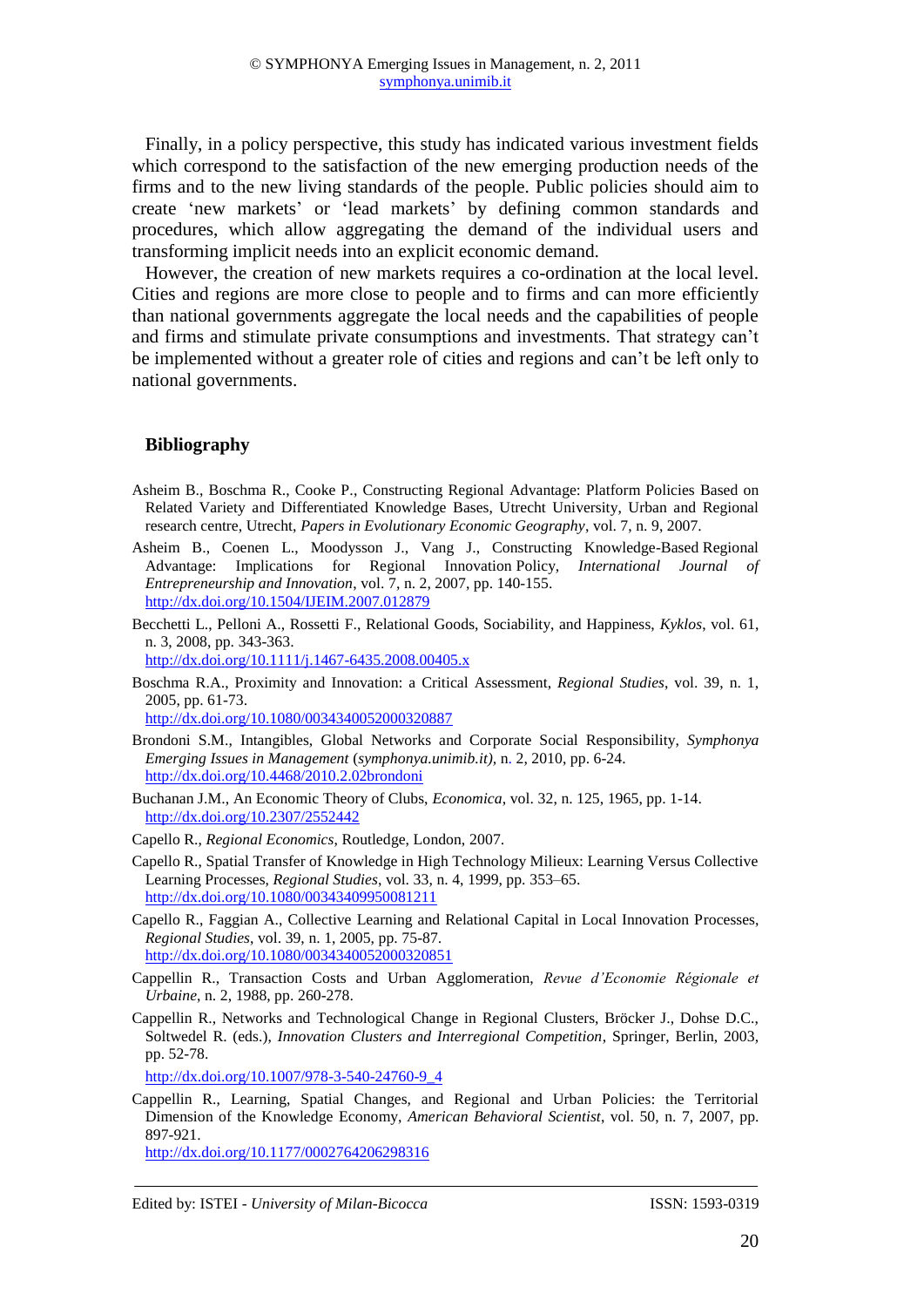- Cappellin R., Knowledge Economy and Service Activities, *Scienze Regionali*, vol. 8, n. 3, 2009, pp. 101-126.
- Cappellin R., The Governance of Regional Knowledge Networks, *Scienze Regionali*, vol 9, n. 3, 2010, pp. 5-42.
- Cappellin R., Knowledge Creation and Innovation in Medium Technology Clusters, Karlsson C., Joansson B., Stough R. (eds.), *Innovation, Technology and Knowledge*, Routledge, 2011, pp. 157- 184.
- Cappellin R. and Wink, R., *International Knowledge and Innovation Networks: Knowledge Creation and Innovation in Medium Technology Clusters*, Edward Elgar Publishing, Cheltenham, 2009.
- Chesbrough H., *Open Services Innovation: Rethinking Your Business to Grow and Compete in a New Era,* Jossey Bass, San Francisco, 2011.
- Cittalia, Fondazione ANCI ricerche, *Il Rapporto Cittalia 2009 Città mobili*, 2009a, (www.cittalia.it/)
- Cittalia, Fondazione ANCI ricerche, *I Comuni Italiani 2009*, 2009b [\(www.cislfpsna.it/public/aall/CittaliaIfelComuni2009.pdf\)](http://www.cislfpsna.it/public/aall/CittaliaIfelComuni2009.pdf)
- Cohen W. M., Levinthal D. A., Absorptive Capacity: A New Perspective on Learning and Innovation, *Administrative Science Quarterly*, n. 35, 1990, pp. 128-152. <http://dx.doi.org/10.2307/2393553>
- Cooke P., Regional Knowledge Capabilities and Open Innovation: Regional Innovation Systems and Clusters in the Asymmetric Knowledge Economy, Stefano Breschi S., Malerba F. (eds.), *[Clusters,](http://www.amazon.com/exec/obidos/redirect?link_code=ur2&tag=openinnovatio-20&camp=1789&creative=9325&path=http%3A%2F%2Fwww.amazon.com%2Fgp%2Fproduct%2F0199275556)  [Networks & Innovation](http://www.amazon.com/exec/obidos/redirect?link_code=ur2&tag=openinnovatio-20&camp=1789&creative=9325&path=http%3A%2F%2Fwww.amazon.com%2Fgp%2Fproduct%2F0199275556)*, Oxford University Press, Oxford, 2006.
- Cooke P., Morgan K., *The Associational Economy: Firms, Regions and Innovation*. Oxford University Press, Oxford, 1998.

<http://dx.doi.org/10.1093/acprof:oso/9780198290186.001.0001>

- European Commission, *EUROPE 2020: a Strategy for Smart, Sustainable and Inclusive Growth*, Communication from the Commission, 3.3.2010
- Eurostat, The Urban Audit Measuring the Quality of Life in European Cities, General and Regional Statistics, *Statistics in focus*, 82/2008.
- Evans A.W., *Urban Economics: An Introduction*, Basil Blackwell, Oxford, 1985
- Fagerberg J., *Innovation. A Guide to the Literature*, Fagerberg J. , Mowery D.C., Nelson R.R., *The Oxford Handbook of Innovation*, Oxford University Press, Oxford, 2005, pp. 1-26.
- Florida R., *The Rise of the Creative Class*, Basic Books, New York, 2002.
- Gallouj F., *Innovation in the Service Economy: the New Wealth of Nations*, Edward Elgar, Cheltenham, 2002.
- Gallouj F., Weinstein O., Innovation in Services, *Research Policy*, vol. 26, n. 4-5, 1997, pp. 537-556. [http://dx.doi.org/10.1016/S0048-7333\(97\)00030-9](http://dx.doi.org/10.1016/S0048-7333(97)00030-9)
- Gnecchi F., Corniani M., Demand Bubbles, Virtual Communities and Market Potential, *Symphonya. Emerging Issues in Management (symphonya.unimib.it)*, n. 2, 2003, pp. 34-50. <http://dx.doi.org/10.4468/2003.2.04gnecchi.corniani>
- Gui B., *From Transactions to Encounters. The Joint Generation of Relational Goods and Conventional Values*, Gui, B. and Sugden, R. (ed.), *Economics and Social Interaction: Accounting for Interpersonal Relations*, Cambridge, Cambridge University Press, 2005. <http://dx.doi.org/10.1017/CBO9780511522154.003>
- Hall P. A., Soskice D. W. (eds.), *Varieties of Capitalism: The Institutional Foundations of Comparative Advantage*, Oxford University Press, Oxford, 2001. <http://dx.doi.org/10.1093/0199247757.001.0001>
- Hipp C., Grupp H., Innovation in the Service Sector: The Demand for Service-Specific Innovation Measurement Concepts and Typologies, *Research Policy*, vol. 34, n. 4, 2005, pp. 517-535. <http://dx.doi.org/10.1016/j.respol.2005.03.002>
- Howells J., Tacit Knowledge, Innovation and Economic Geography, *Urban Studies*, vol. 39, n. 5-6, 2002, pp. 871-884. <http://dx.doi.org/10.1080/00420980220128354>